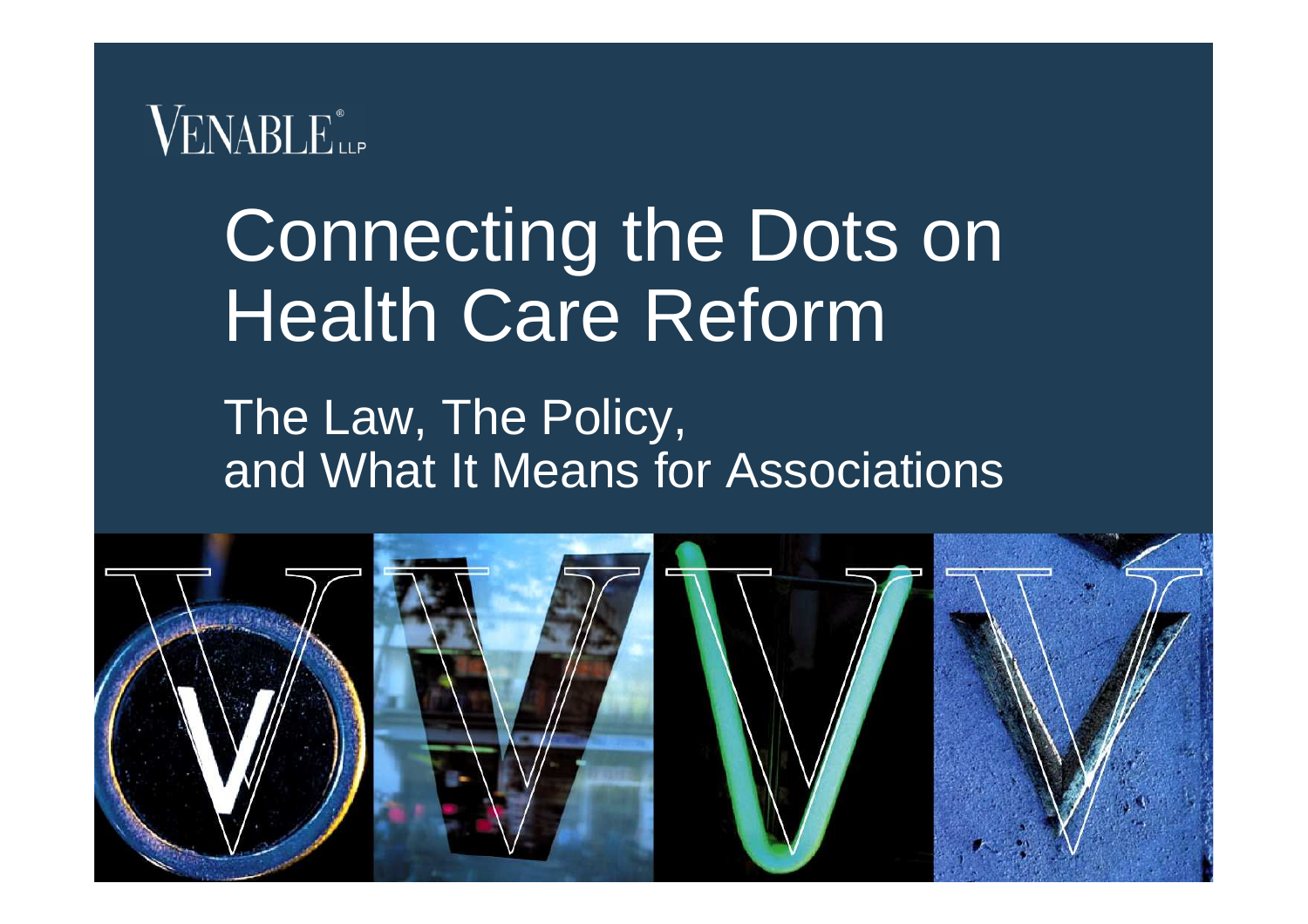#### **VENABLE**

#### THE HEALTH CARE CRISIS **Policy**

- An American Journal of medicine report recently found 62 percent of all bankruptcies in 2007 were linked to medical expenses. An incredible 78 percent of those people had health insurance.
- The average family with health insurance is already paying \$1,017 more each year in premiums to cover the cost of treating the uninsured.

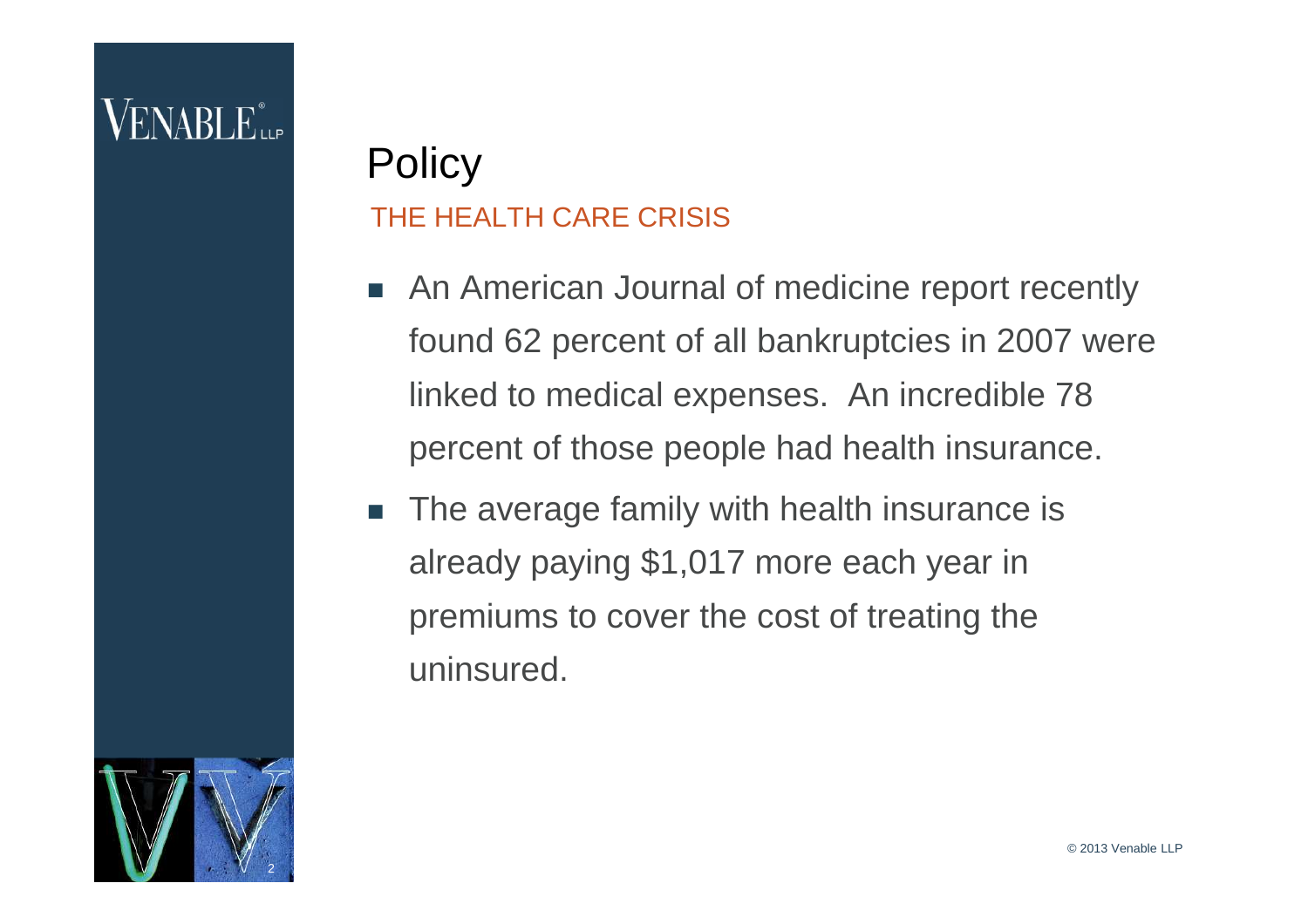#### VENABLE.

#### THE HEALTH CARE CRISIS **Policy**

■ According to a recent study by Harvard Medical School researchers, nearly 45,000 Americans die each year – 1 every 12 minutes – because they lack health insurance and access to medical care.



© 2013 Venable LLP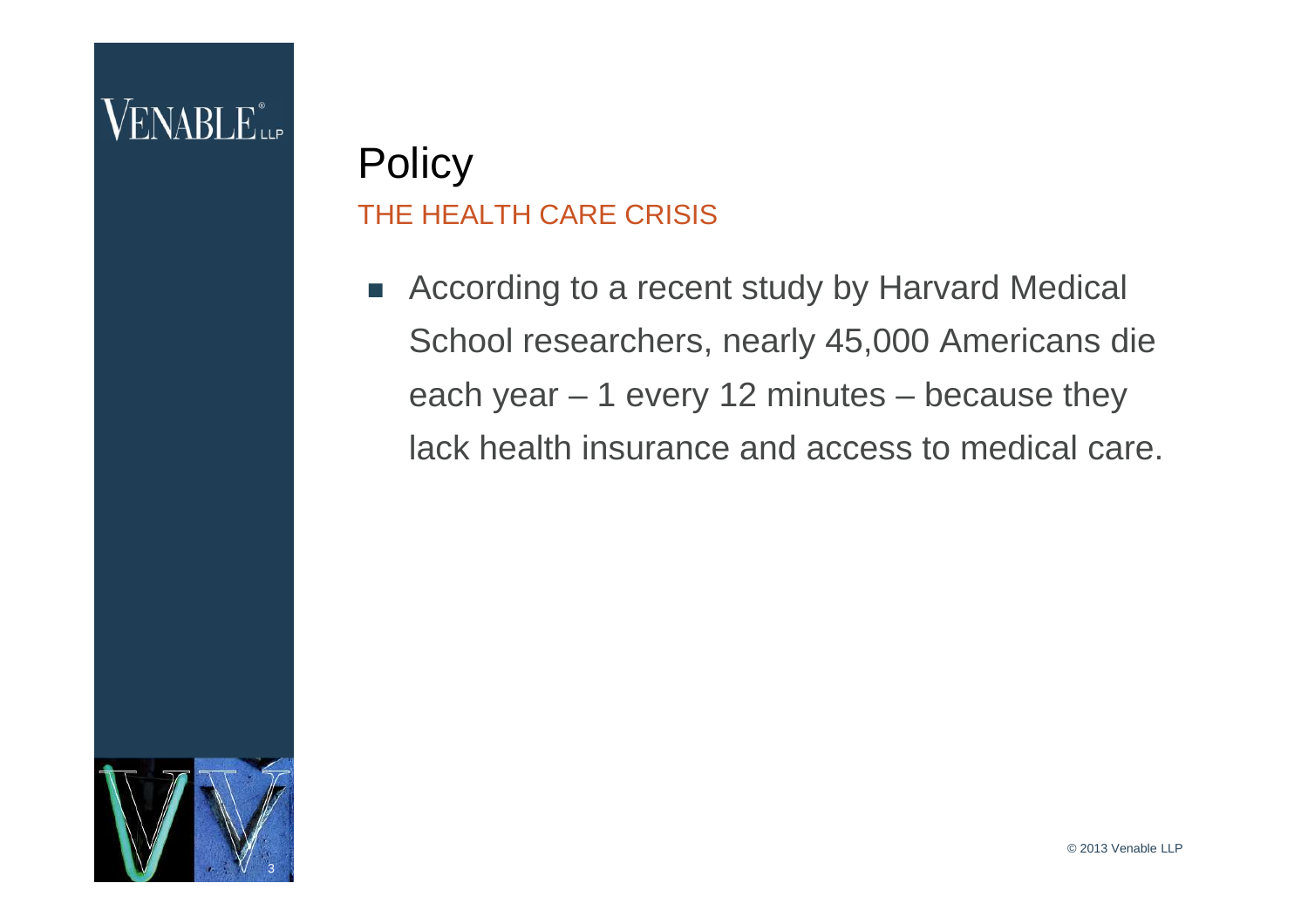#### GOAL OF HEALTH CARE REFORM **Policy**

- **Improving Quality**
- **Promoting Efficiency**
- Controlling Costs
- **IMPROVED Access and Affordability**
- **Prevention and Wellness**
- **BED Shared Responsibility**
- **Norkforce Investments to Address Shortages**

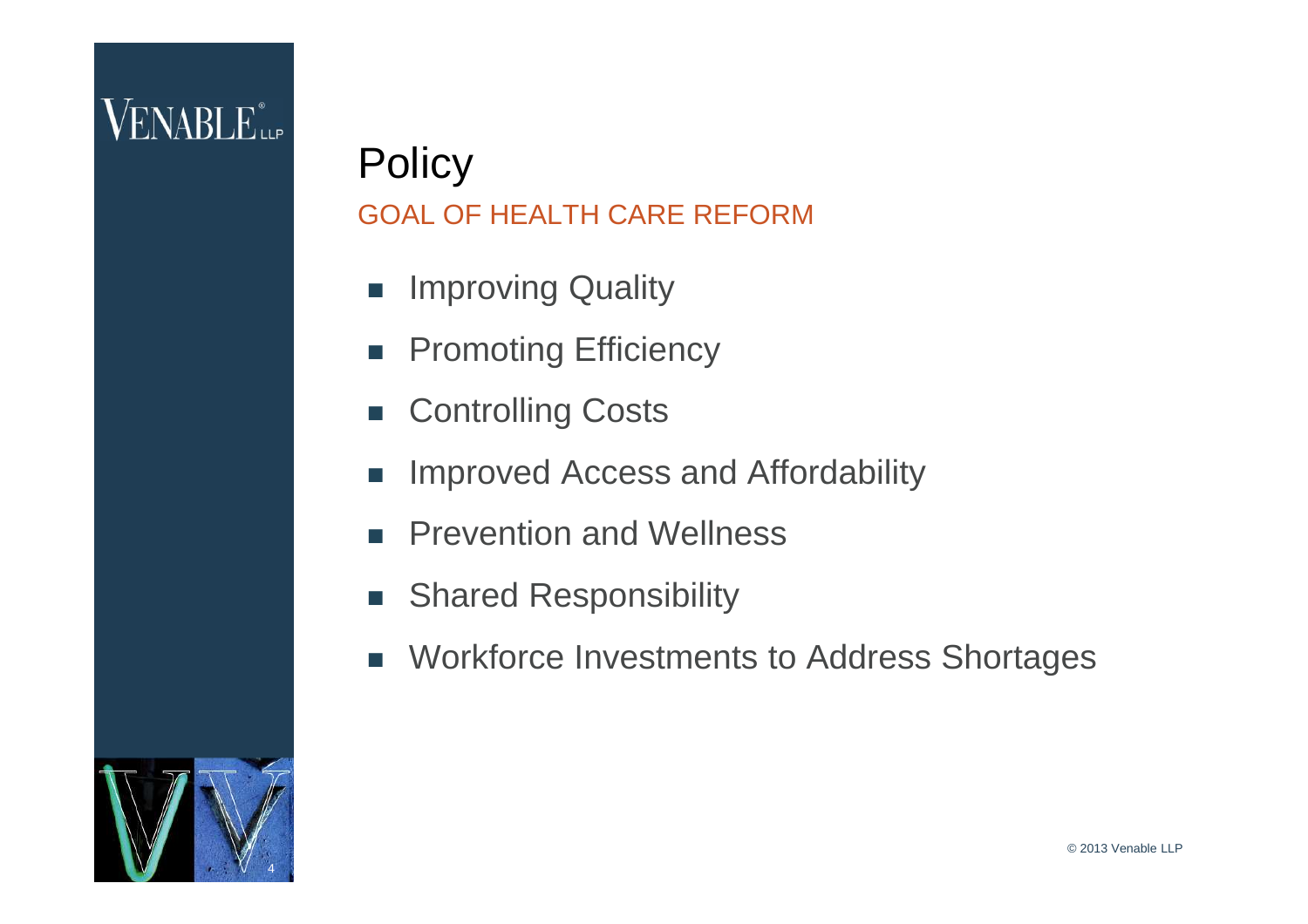



© 2013 Venable LLP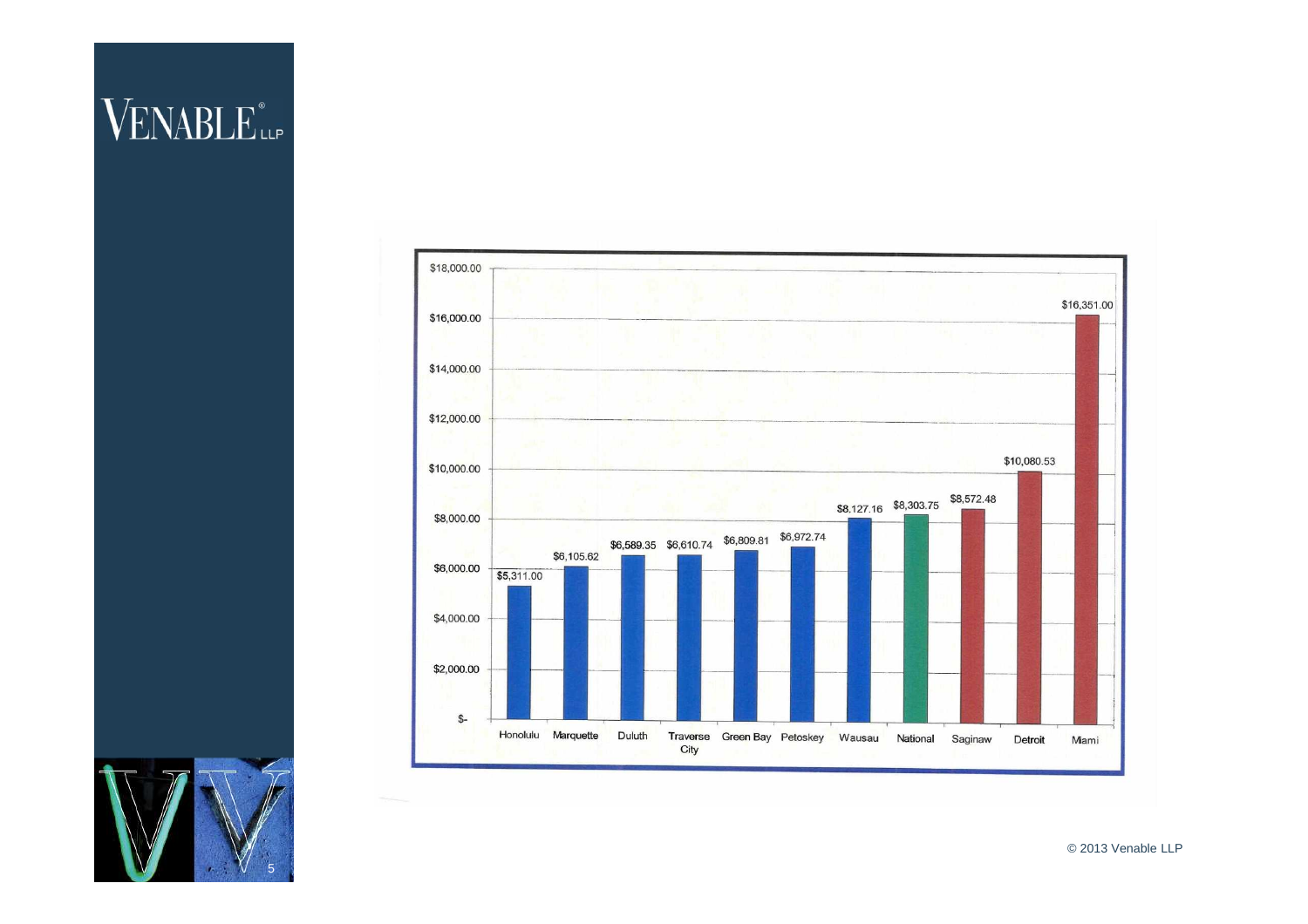#### **VENABLE**

#### The Drivers of Health Care Reform?

- **Reform Insurance Laws** 
	- Mandate certain insurance standards
		- For example, "Essential Health Benefits," Cost-Sharing Limitations, and "Actuarial Value"
- Coverage Priority #1
	- Expand Medicaid
	- Provide premium subsidies to help low- to middle-income people purchase health insurance
		- The new health insurance Exchanges created under PPACA became the mechanism through which these subsidies could be accessed

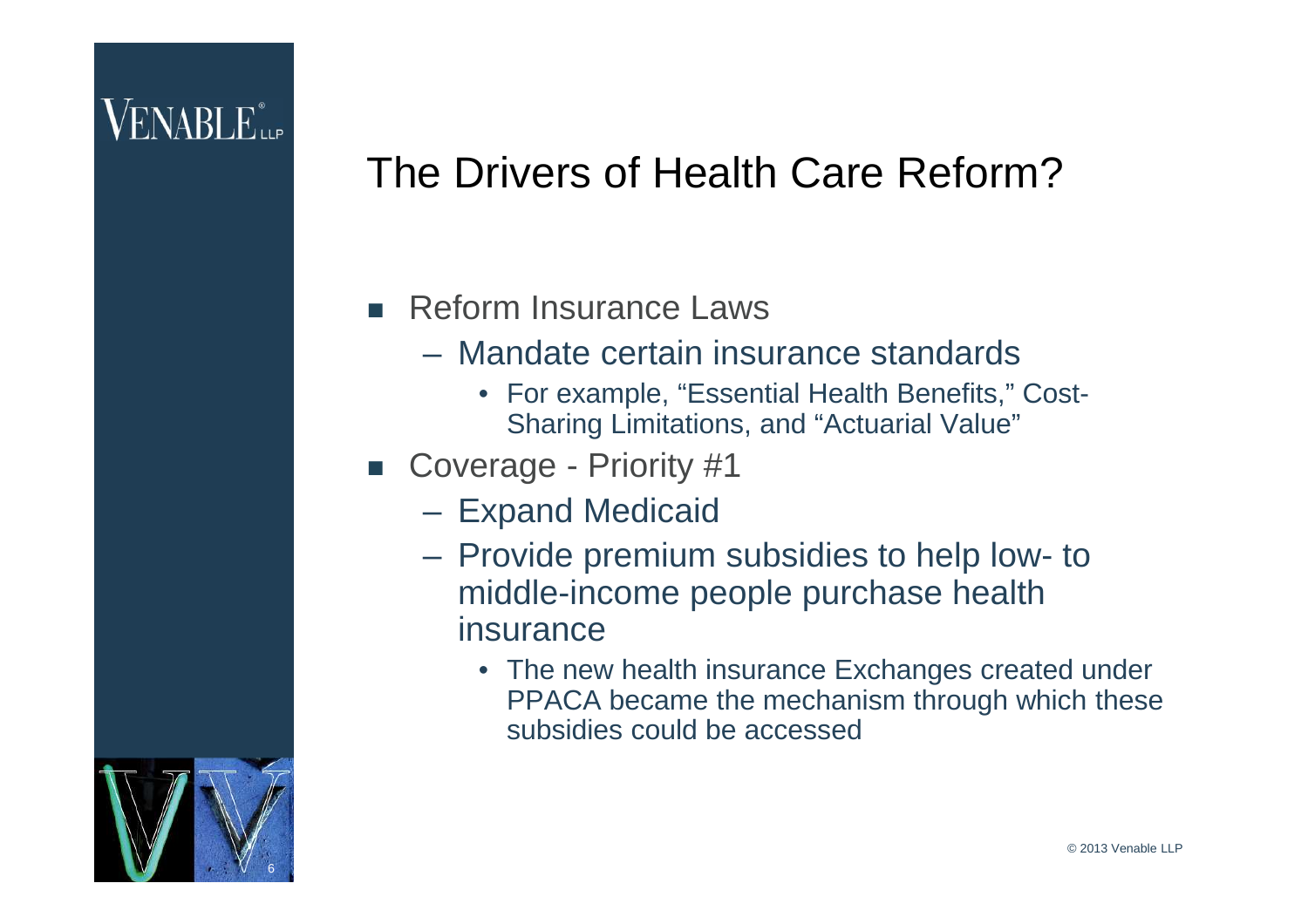#### $\rm VENABLE$ The Exchange & Congressional Intent

- The original intent of the Exchange created under PPACA was not to deliver the subsidies, but rather to serve as a *marketplace*
	- It was believed that the Exchange would reduce administrative costs
	- In addition, it was believed that the Exchange would attract multiple insurance carriers, which would promote competition
	- Achieving these two goals could translate into lower premiums
- Early on in the drafting process, it was "private" exchanges that served as the model, not the Massachusetts Connector

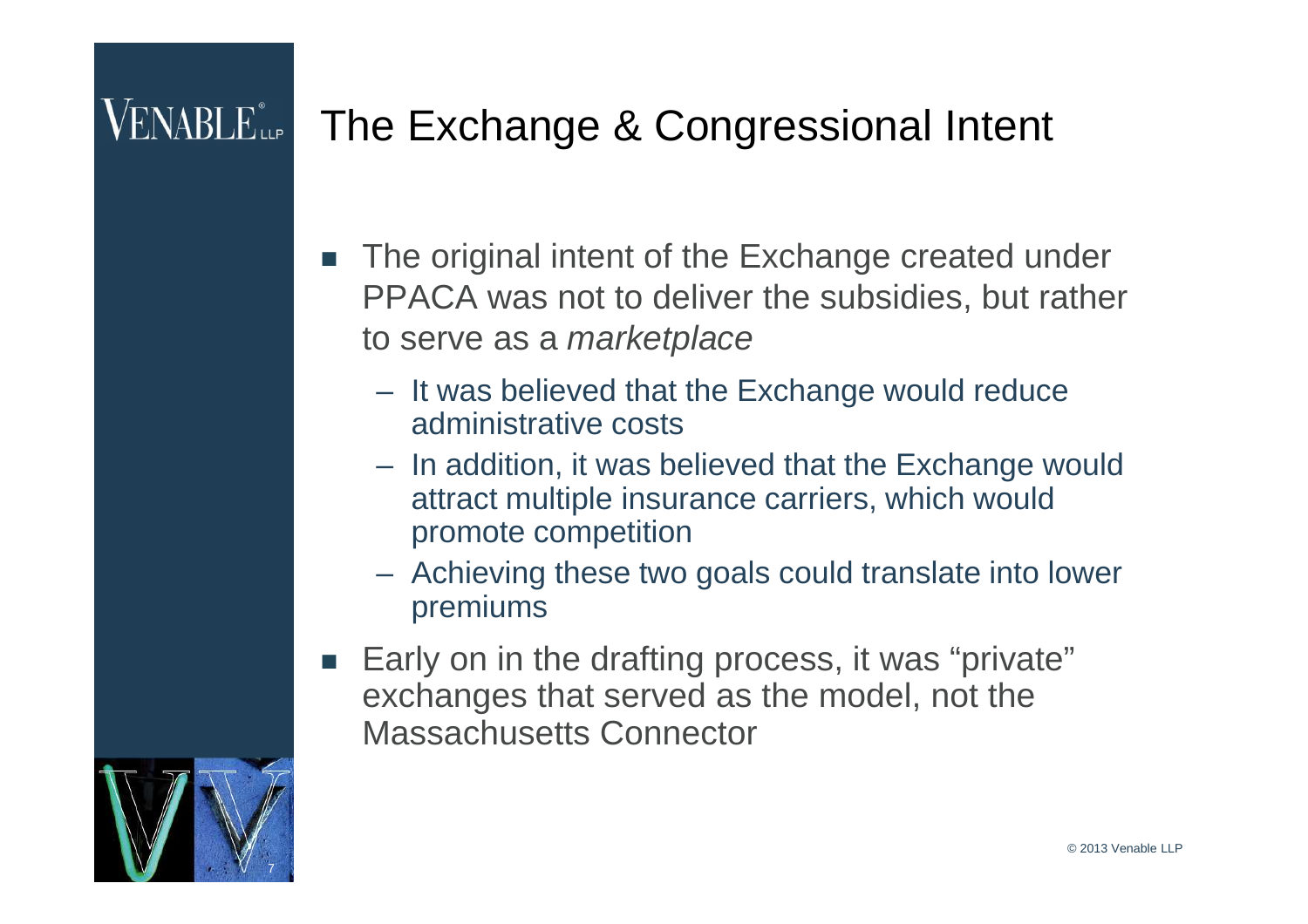### **VENABLE**

### Two Kinds of "Public" Exchanges

- State-based Exchanges
	- The drafters never envisioned the level of resistance to the law and establishing an Exchange
- Federal Exchange (which includes the Federal-State Partnership)
	- Congress intended the "Federally-facilitated Exchange" to step in the shoes of the Statebased Exchange and perform all of the same functions
	- Unsurprisingly, the statute is not "clean," and therefore, questions have arisen
		- Can a Federal Exchange deliver the premium subsidies?

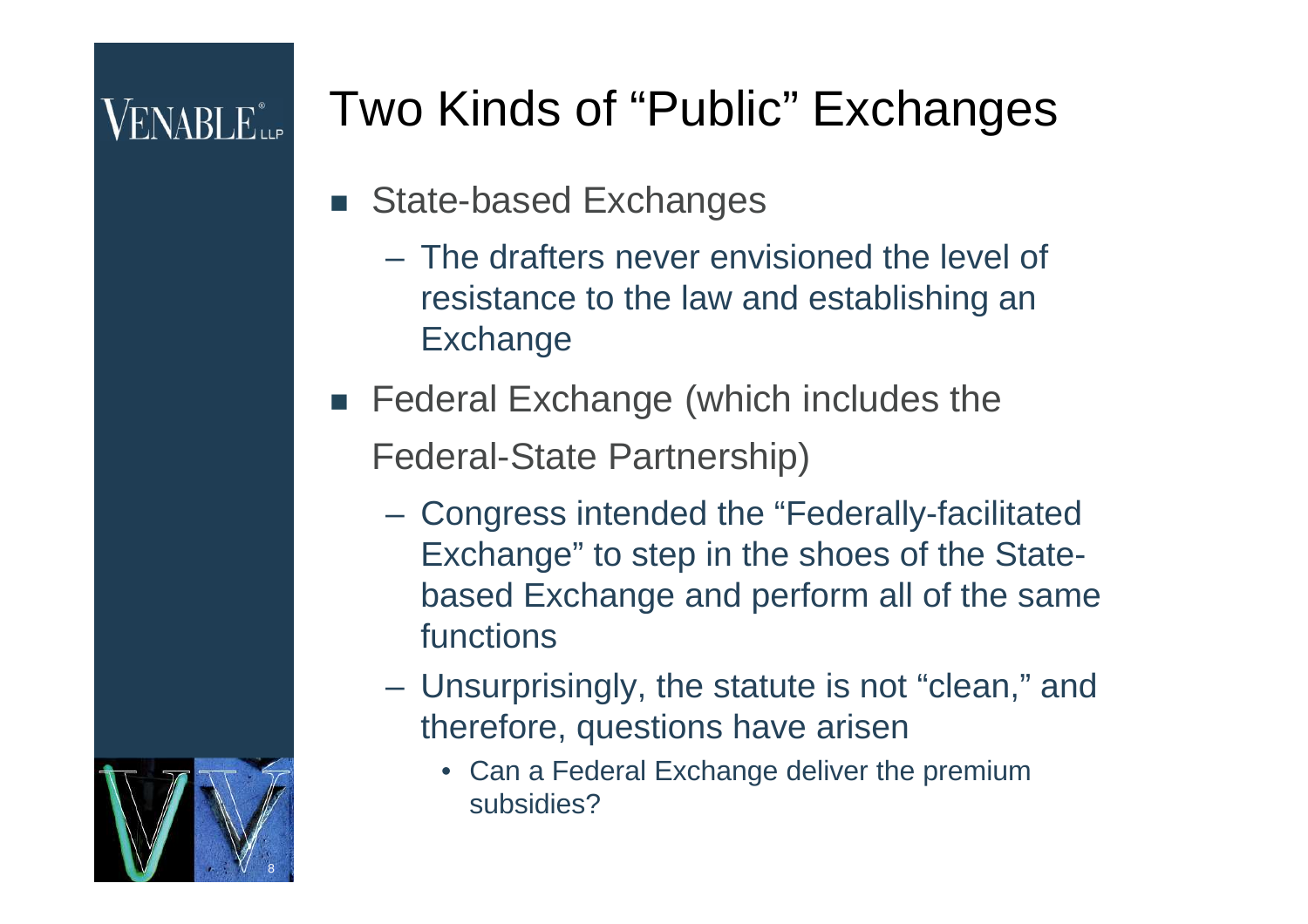#### What Should You Know About the "Public" Exchanges?

- Initially, the Exchanges will service (1) individuals and families in the individual market and (2) employees of small employer
	- In 2017, a State may elect to permit the sale of fully-insured large group plans through the Exchange, but a State is not required to do so
- An Exchange may be structured as (1) a governmental agency or (2) an independent non-profit entity
- **The Exchange is directed to perform specific functions** 
	- Determine eligibility for the premium subsidies
	- Establish and maintain a web site
	- Set up a call-center to field questions from consumers
	- Screen for Medicaid eligibility and enroll people in Medicaid if eligible

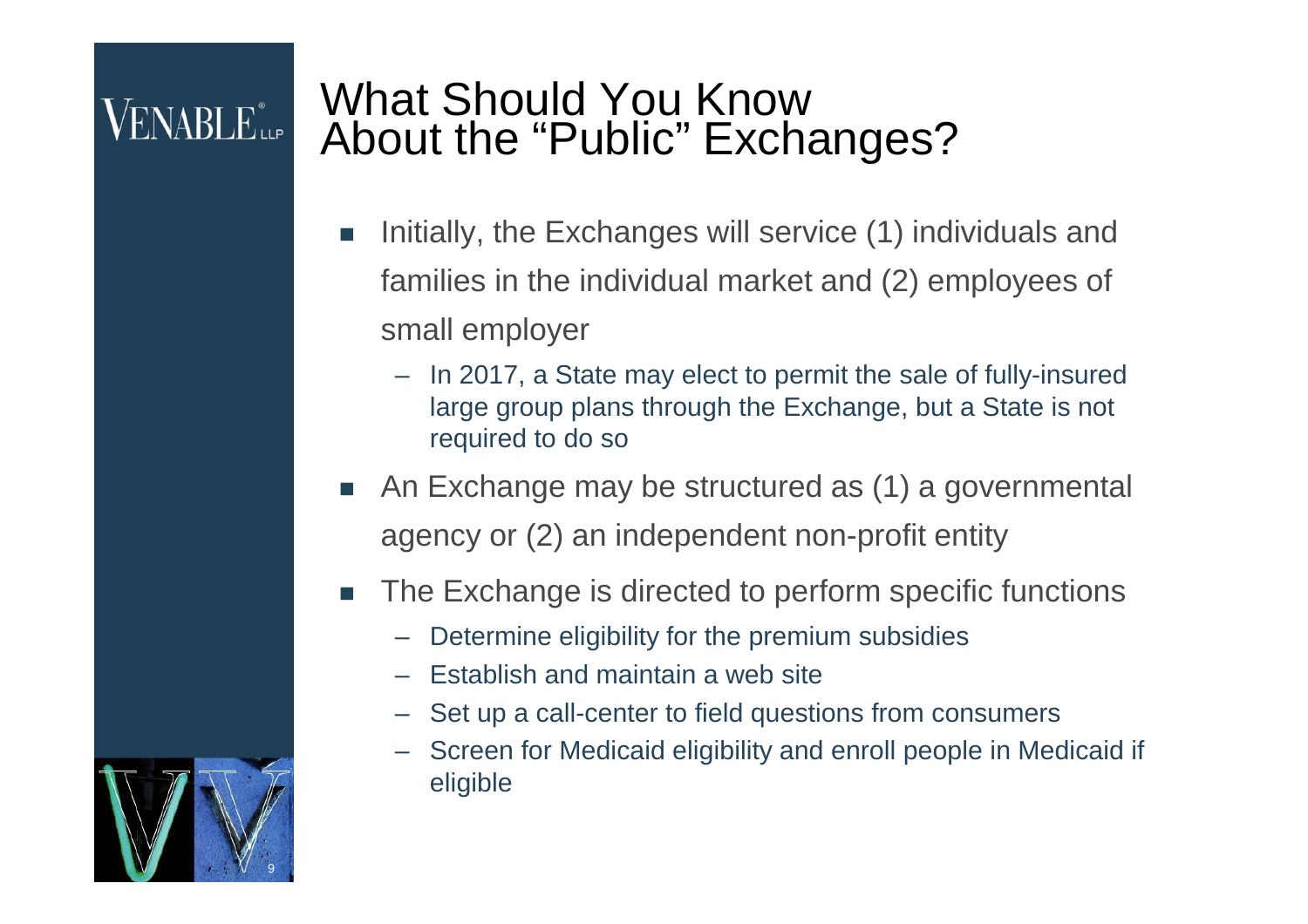### VENABLE...

#### What Have the States Decided?

- Generally, you can put the States into 3 categories
	- Category #1 Federal Exchange
		- AK, AL, AZ, FL, GA, IN, KS, LA, ME, MO, MS, MT, NE, ND, NH, NJ, OH, OK, PA, SC, SD, TN, TX, VA, WI, WY (26)
	- Category #2 Federal-State Partnership
		- AR, DE, IA, IL, MI, NC, WV (7)
	- Category #3 State-based Exchange
		- CA, CO, CT, DC, HI, ID, MD, MA, MN, NV, NM, MN, NY, OR, RI, UT, VT, WA (18)

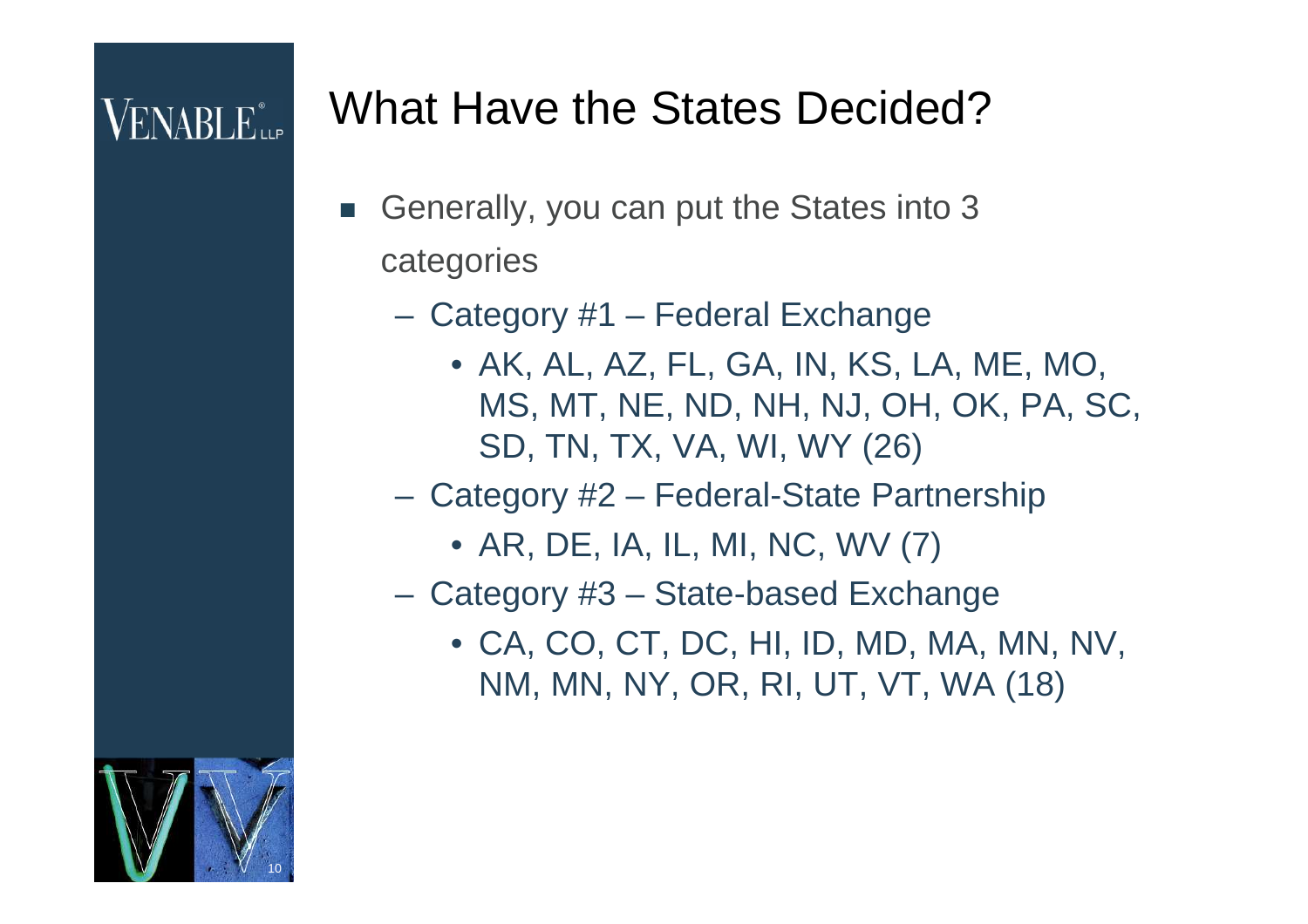#### The Subsidies Offered Through the **Exchange**

- GENERAL RULE An individual is NOT eligible for subsidies offered through the Exchange if he or she is "eligible" for employer-sponsored coverage
	- So, even if your employees are subsidy-eligible, they CANNOT go to the Exchange and access the subsidies
- EXCEPTION The employer-sponsored coverage (1) is "unaffordable" (i.e., the *employee's* contribution for the lowest cost for self-only plan exceeds 9.5% of the employee's household income (or certain other "safe harbor" measures)) or (2) does NOT provide "minimum value" (i.e., the employer coverage does not pay for at least 60% of the benefits provided under the plan )

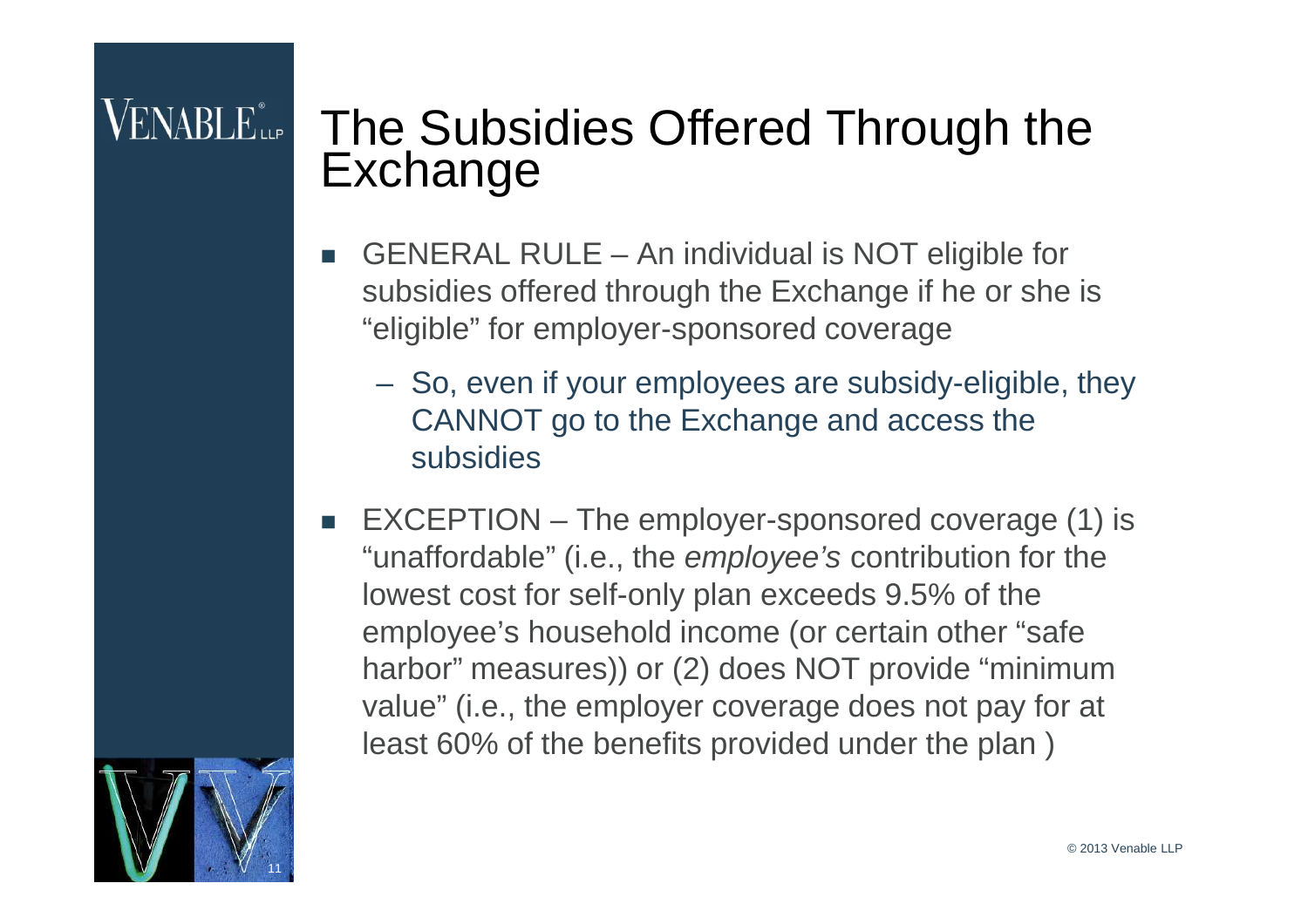#### The "Employer Mandate" **VENABLE**

- Beginning in 2014, an employer with 50 or more "fulltime equivalent" employees would be subject to a penalty tax if:
	- The employer is NOT offering health insurance coverage to at least 95% of its full-time employees and their child dependent(s) (under age 26)
	- The employer offers coverage, but the coverage (1) is "unaffordable" (i.e., the required *employee* contribution for selfonly coverage exceeds 9.5% of, for example, the employee's household income or W-2 income) or (2) does NOT provide "minimum value" (i.e., the employer coverage does not pay for at least 60% of the benefits provided under the plan)
- The penalty tax is *only* triggered if the employee purchases health insurance through the Exchange and accesses the premium subsidy

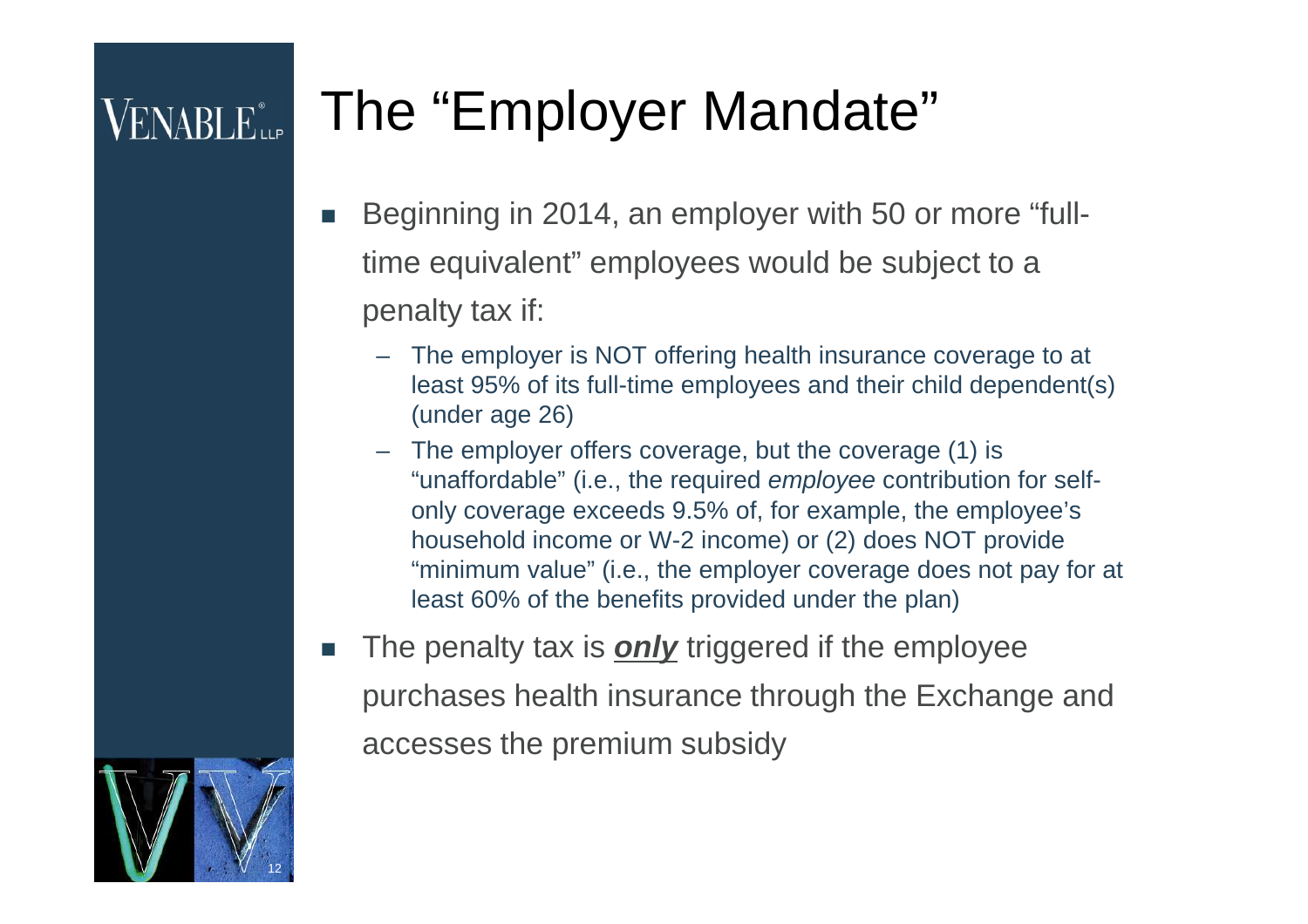### VENABLE"...

### Association Health Plans

- **In general, States can no longer define coverage** sold to individuals and small employers through an association as "large group" coverage
	- Premium rating rules applicable to individual and small group will apply, not large group
	- Small groups will be part of the same risk pool pooled by carriers (same for individuals)
- $\blacksquare$  EXCEPTION But, if your association is a "bona fide association," you may avoid this treatment
	- You may not satisfy the technical definition of a "bona fide association"

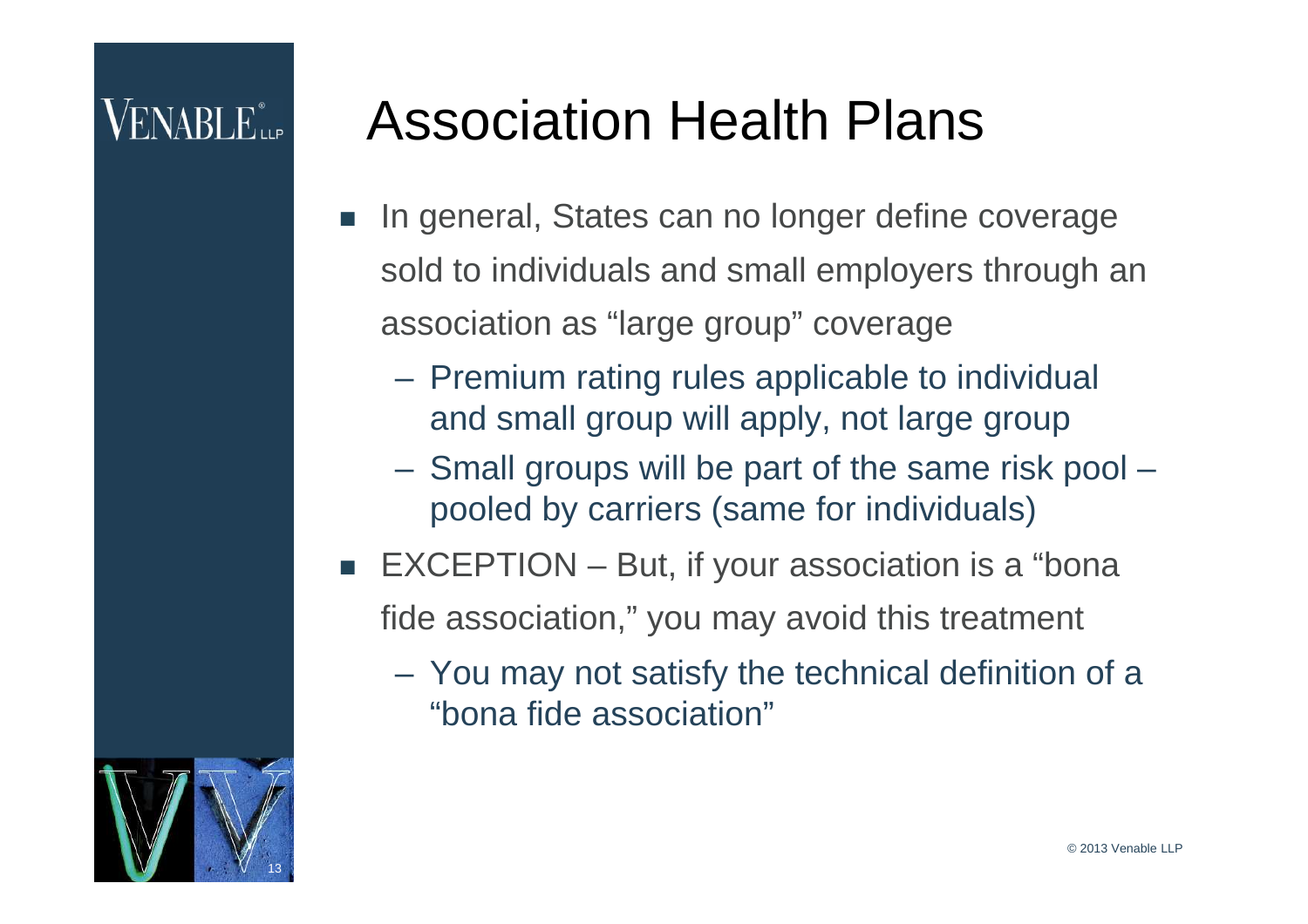# QUESTIONS?



Christopher E. Condeluci 202.344.4231 cecondeluci@venable.com



Bart Stupak 202.344.4226 bstupak@venable.com

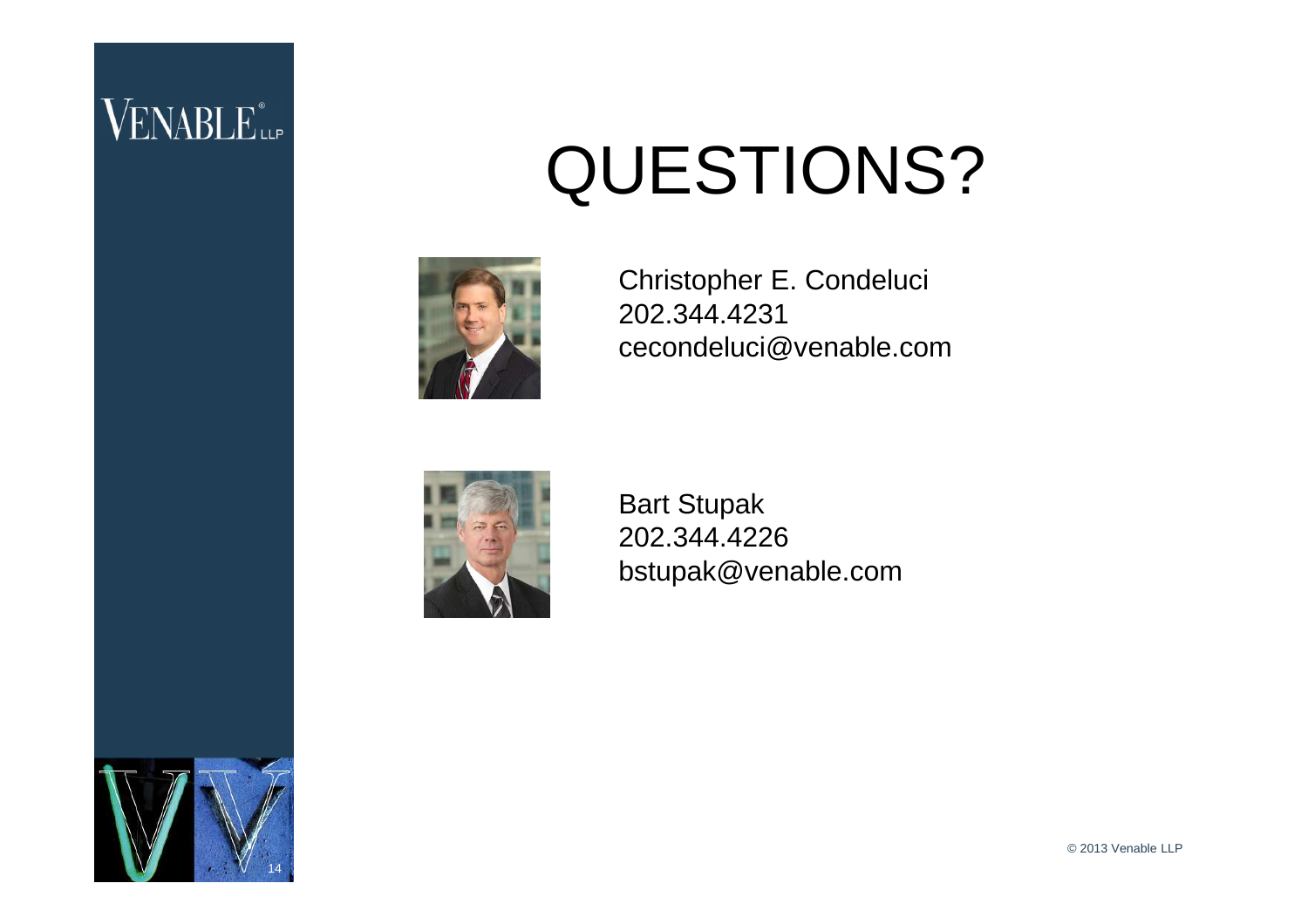#### Success v. Failure Financing of "Public" Exchanges

- By the time 12/31/2014 rolls around, the Administration will have issued nearly \$5.8 billion in grants to States
- In 2015, State-based Exchanges must be selfsustaining
	- Cost of operating an Exchange is arguably significant
		- DC Around \$20 million per year
		- MD \$37 million per year
		- WA \$50 million per year
		- NY's estimated operating budget is \$428 million between 2011 and 2015 (roughly \$85.6 million per year)
- How to finance the Federal Exchange?
	- In general, there are no appropriations in the ACA to finance the Federal Exchange
	- HHS recently said the Federal Exchange will cost \$2 billion next year

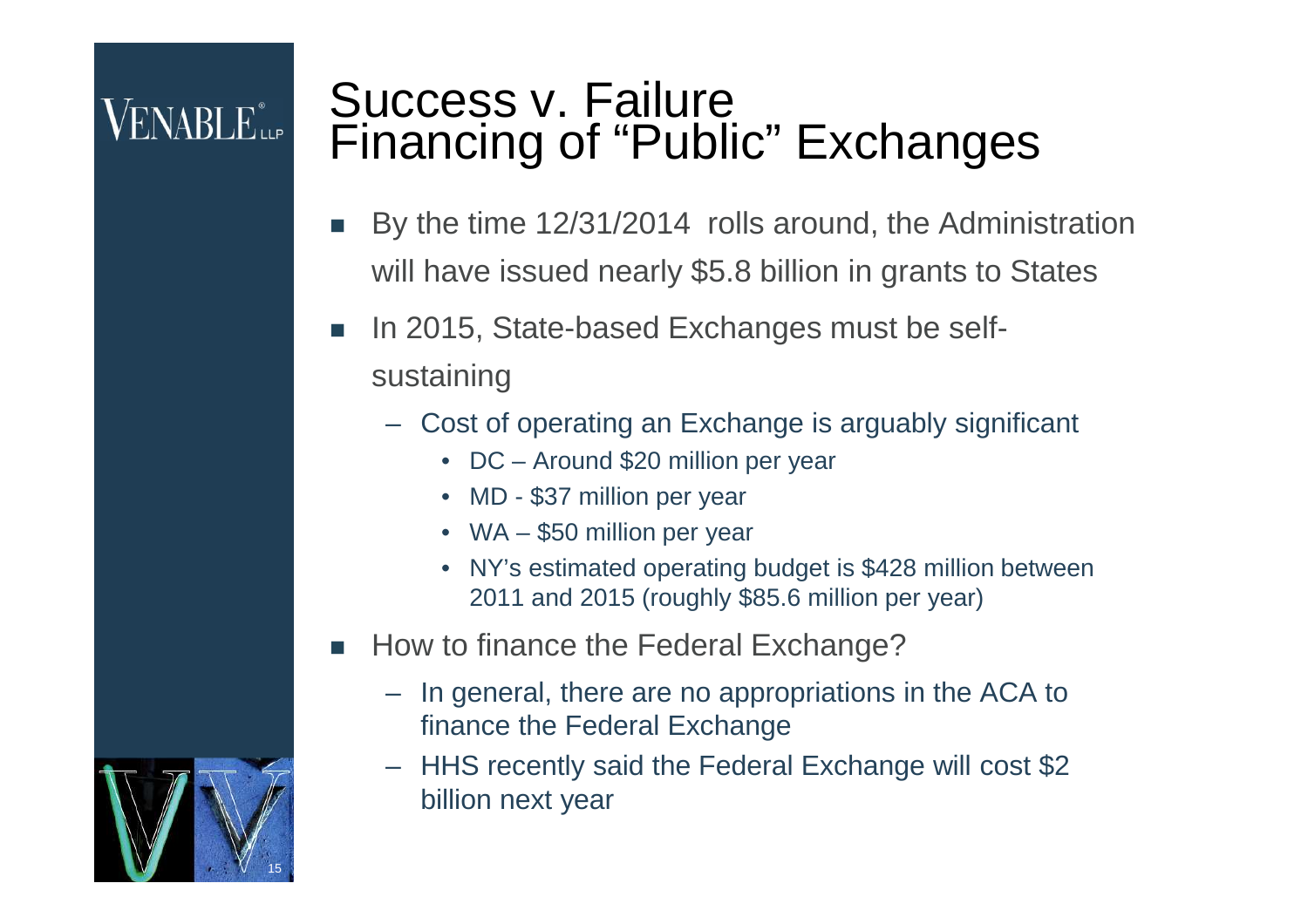16

#### Success v. Failure Financing of "Public" Exchanges

- Where will the money come from?
	- The statute allows the Exchange (State-based or Federal Exchange) to impose "user fees" on insurance carriers selling products through the Exchange
	- States are also considering imposing user fees on all carriers in the State
	- Other States are looking to other revenue sources
		- Charging for advertising
		- Selling supplemental insurance products (e.g., dental, disability)
		- Increasing taxes on cigarettes, soda, health claims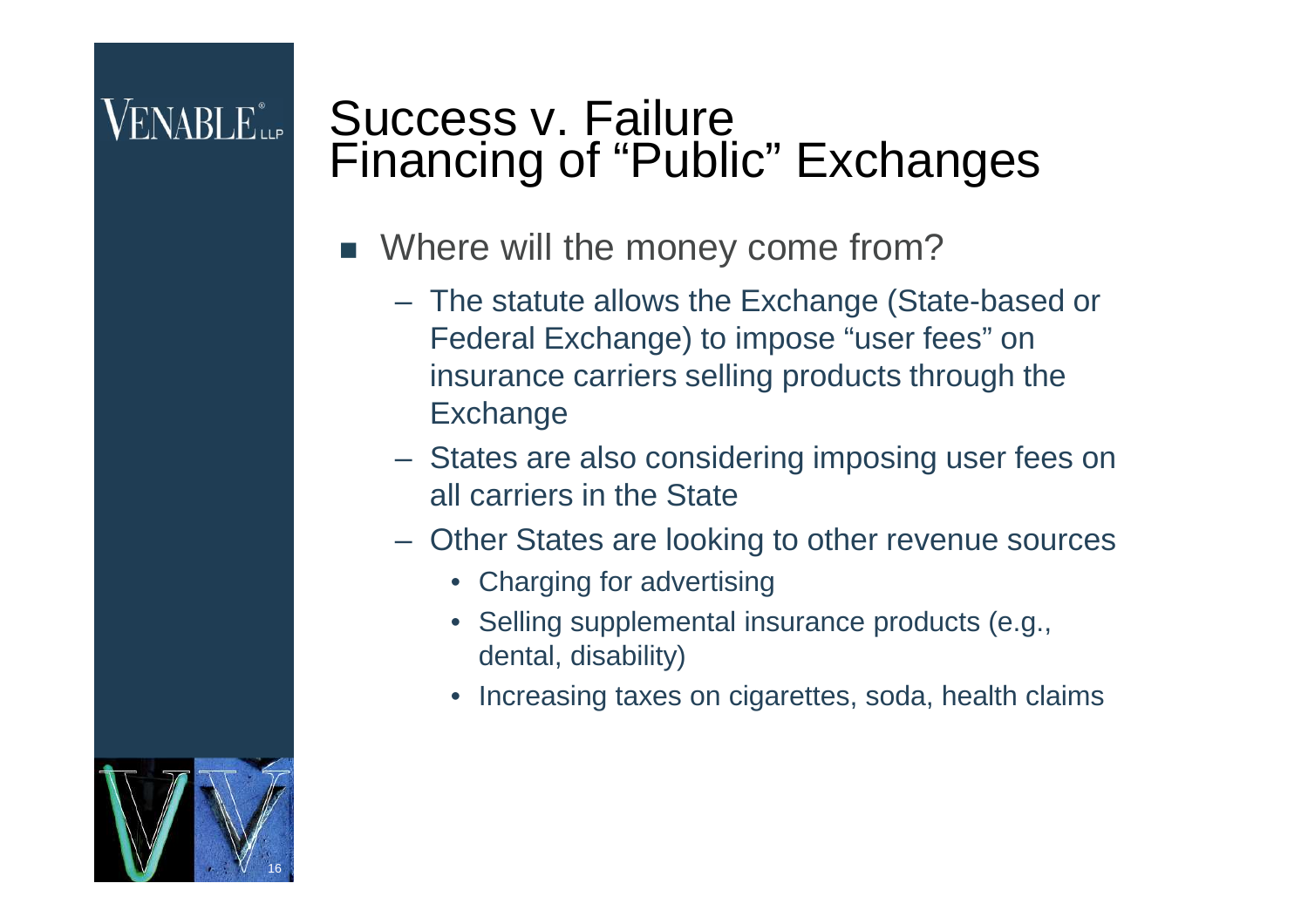#### Success v. Failure Cost of Plans

- Cost of insurance will go up
	- "Guarantee issue" and the new premium rating rules will increase the cost of plans – CBO says so
	- Other costs include:
		- "Grandfather" rules (e.g., coverage for adult children and no cost-sharing for preventive services) – actuaries estimate 1% to 3% increase in 2011
		- "Fee" on health insurance providers 2% to 2.5% increase in 2016, according to JCT and CBO
		- "User fees" on carriers 3.5% of the monthly premium increase in 2014, according to HHS and some States
		- Reinsurance assessment \$63 per head for 2014, according to HHS